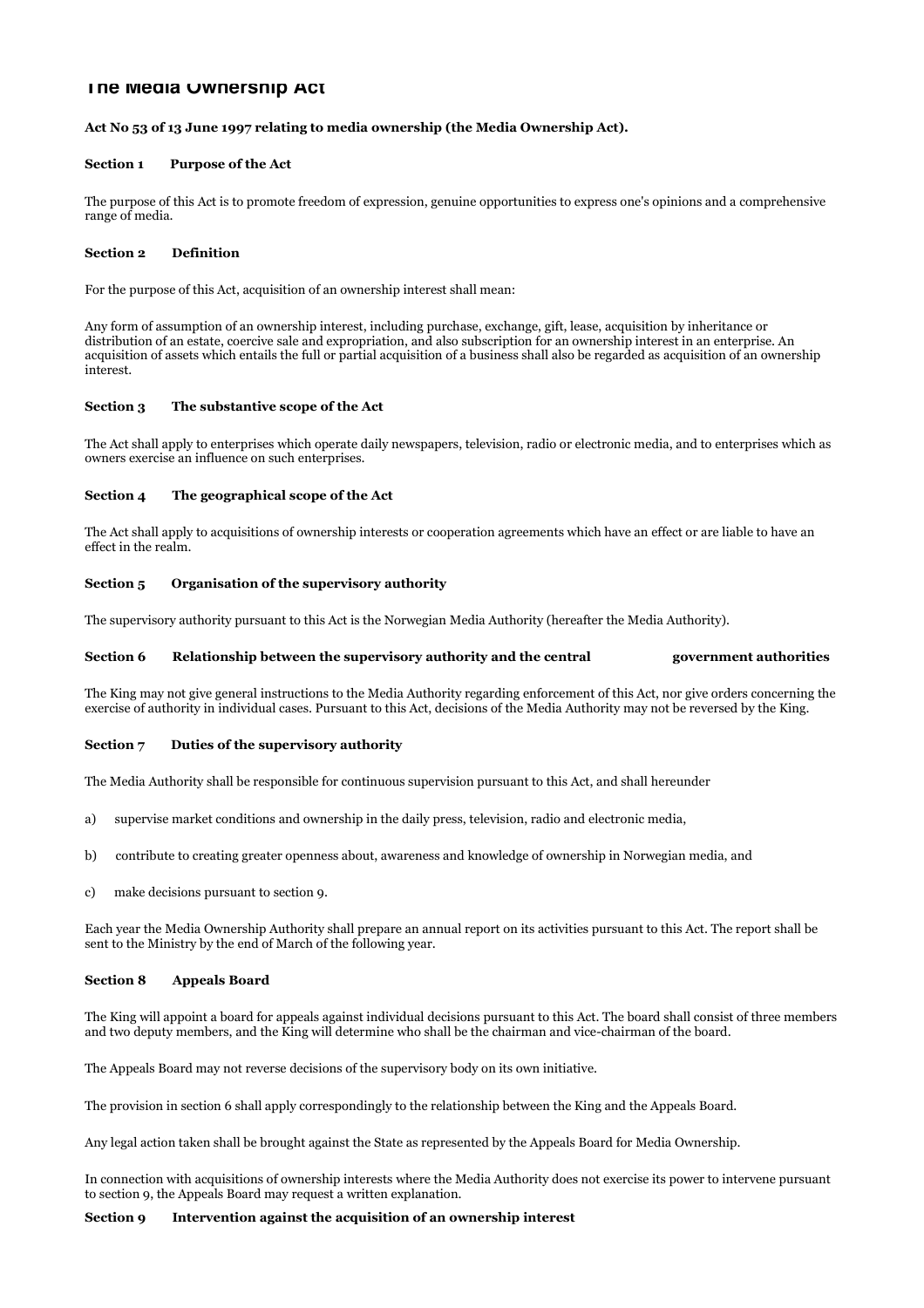The Media Authority may intervene against the acquisition of an ownership interest in enterprises that operate daily newspapers, television or radio if the person acquiring the interest alone or in cooperation with others has or gains a significant ownership position in the national or regional media market, and this is contrary to the purpose set out in section 1 of the Act.

A decision to intervene pursuant to the first paragraph may entail:

Section 9 Intervention against the acquisition of an ownership interest

a) prohibiting the acquisition.

b) ordering the divestment of ownership interests that have been acquired and issuing orders necessary to ensure that the purpose of the divestment order is achieved, or

c) allowing an acquisition on such conditions as are necessary to prevent the acquisition from conflicting with the purpose set out in section 1 of the Act.

The Media Authority may adopt a temporary prohibition against concluding an acquisition or adopt other measures where there are reasonable grounds for assuming that the conditions for an intervention have been satisfied and the Media Authority considers it as necessary in order to carry out any later decision to intervene.

Prior to carrying out an intervention pursuant to the first subsection, the Authority shall have attempted to reach an amicable solution with the acquirer, or with the person against whom it is intended to intervene.

The Media Authority may intervene against an acquisition by making a decision not later than six months after a final agreement has been entered into concerning the acquisition. If special considerations so warrant, the Authority may intervene within one year of the same date.

The provisions of this section shall apply correspondingly to cooperation agreements giving a contracting party the same or a corresponding influence on the editorial product as an acquisition.

#### Section 10 National restrictions on ownership

A significant ownership position in the market nationally shall normally be considered to exist:

- a) in the case of control through a share of 40 percent or more of the total daily circulation for the daily press,
- b) in the case of control through a share of 40 percent or more of the total viewing figures for television,
- c) in the case of control through a share of 40 percent or more of the total listening ratings for radio,

d) in the case of control through a share of 30 percent or more in one of the media markets mentioned in litras a), b) or c), and 20 percent or more in one of the other media markets mentioned in litras a), b) or c),

e) in the case of control through a share of 20 percent or more in one, 20 percent or more in another and 20 percent or more in a third of the media markets mentioned in litras a), b) or c) or

f) when an enterprise controlling 10 percent or more in one of the media markets mentioned in litras a), b) or c) becomes owner or part-owner of an enterprise forming part of another grouping controlling more than 10 percent or more within the same media market (cross ownership).

#### Section 11 Regional ownership restrictions

A significant ownership position in the media market regionally shall normally be considered to exist in case of control through a share of 60 percent or more of the total daily circulation of regional and local newspapers in one media region.

The King shall lay down regulations establishing the media regions.

#### Section 12 Advance clearance

Any person who has a relevant interest in ascertaining whether an intervention may be carried out against acquisition pursuant to section 9 can notify the Media Authority of the acquisition of an ownership interest before making the acquisition. If the Media Authority does not within 30 days of receipt of the notification give notice that an intervention may be carried out, the Authority may not decide to intervene against the acquisition pursuant to section 9.

The Media Authority may lay down further provisions concerning notification pursuant to this section.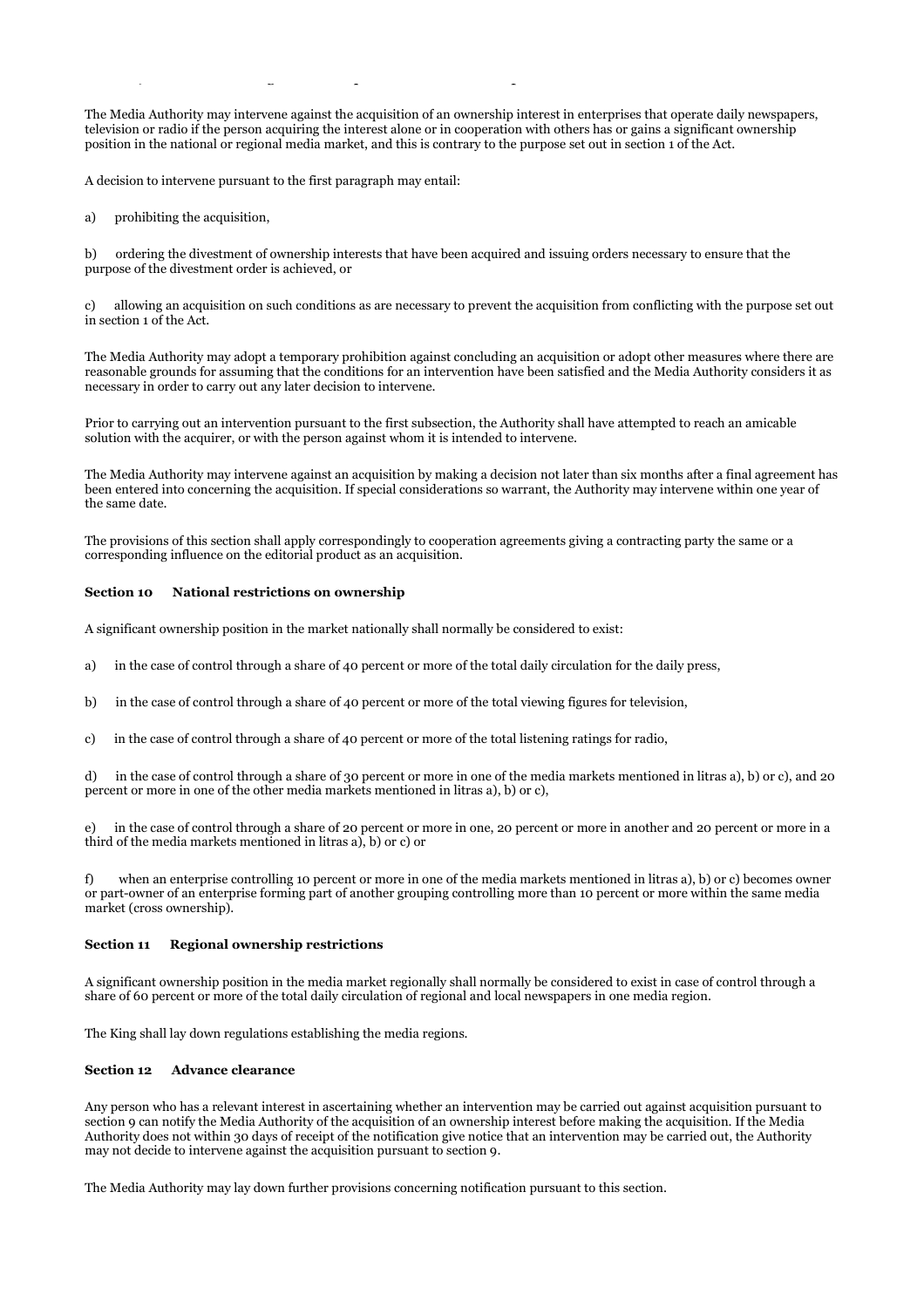## Section 13 Duty to provide information, etc.

Every person has a duty to provide the Media Authority and the Appeals Board for Media Ownership with the information required by these authorities in order to be able to perform their functions pursuant to this Act, among other things in order to:

- a) examine whether the criteria for intervention laid down in the Act have been satisfied,
- b) examine whether a decision pursuant to the Act has been contravened, or
- c) contribute to creating greater openness about, awareness or knowledge of ownership in the Norwegian media.

It may be required that information pursuant to the first subsection must be provided in writing or orally within a specified time limit.

The Media Authority may give anyone a standing order to send notification of any acquisitions of shares or interests in enterprises as mentioned in section 3. Such orders may not be given for more than three years at a time.

Information required pursuant to the first paragraph may be provided notwithstanding the statutory duty of confidentiality that is otherwise incumbent on the tax assessment authorities, other tax authorities and authorities charged with monitoring public regulation of economic activity. Nor shall the said duty of confidentiality preclude the surrender of documents in the possession of such authorities for examination.

### Section 14 Coercive fine

To ensure compliance with an individual decision made in pursuance of this Act, the Media Authority may decide that the person against whom the decision is directed shall pay a continuous daily fine to the State until the matter has been remedied.

The fine shall not be applicable until the time limit for appeals has expired. If an appeal is lodged against the decision, no fine shall be applicable until a decision has been made on the appeal, unless the Appeals Board decides otherwise.

The imposition of a coercive fine shall be enforceable by execution.

The Media Authority may remit the imposition of a coercive fine when this is deemed reasonable.

#### Section 15 Coercive sale

If a decision regarding the sale of ownership interests pursuant to section 9 is not complied with, the Media Authority may have interests sold through the enforcement authorities pursuant to the rules relating to coercive sale insofar as they are appropriate. The provisions concerning the relationship to rightholders with higher priority in section 8-16 of Act No. 86 of 26 June 1992 relating to enforcement and interim security shall not apply.

#### Section 16 Penalties

Any person who wilfully or negligently

- a) contravenes a decision pursuant to section 9,
- b) fails to comply with an order to provide information pursuant to section 13,
- c) gives the Media Authority or the Appeals Board for Media Ownership incorrect or incomplete information, or
- d) is an accessory to a contravention as specified in litras a) to c)

shall be liable to fines or imprisonment for a term not exceeding two years.

#### Section 17 Commencement

This Act shall enter into force from the date decided by the King.

### Section 18 Transitional provisions